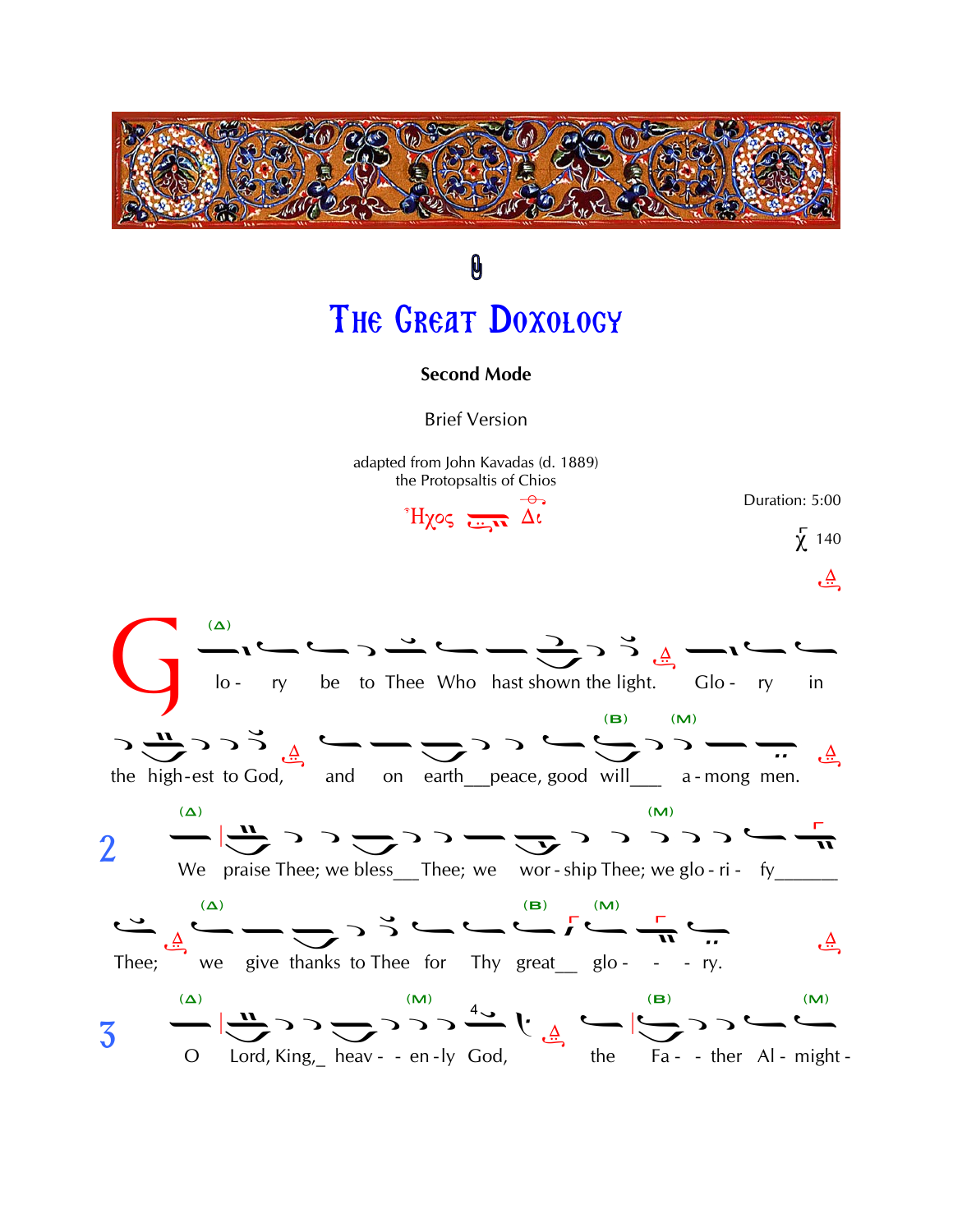### Brief Doxology - Second Mode

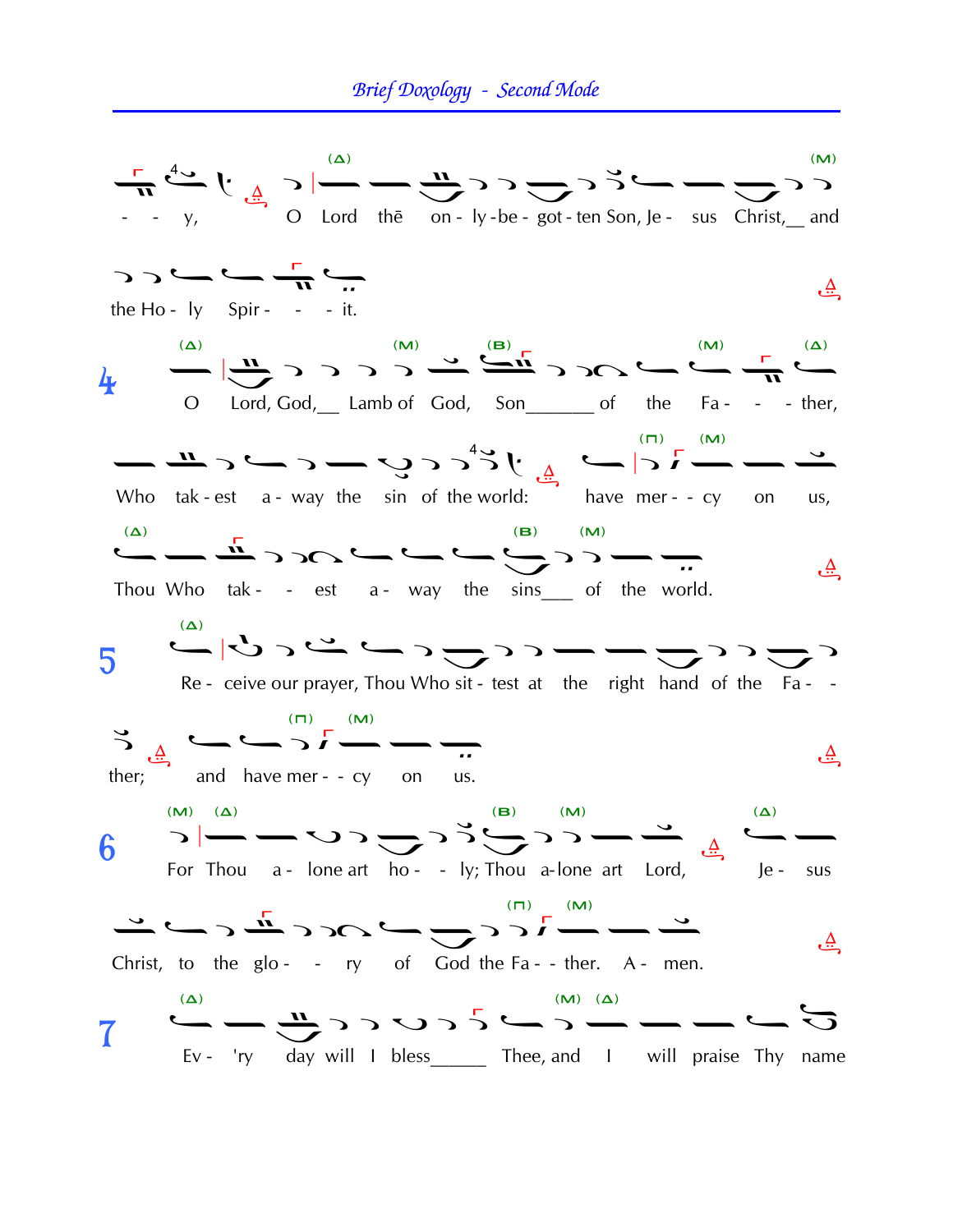### Brief Doxology - Second Mode

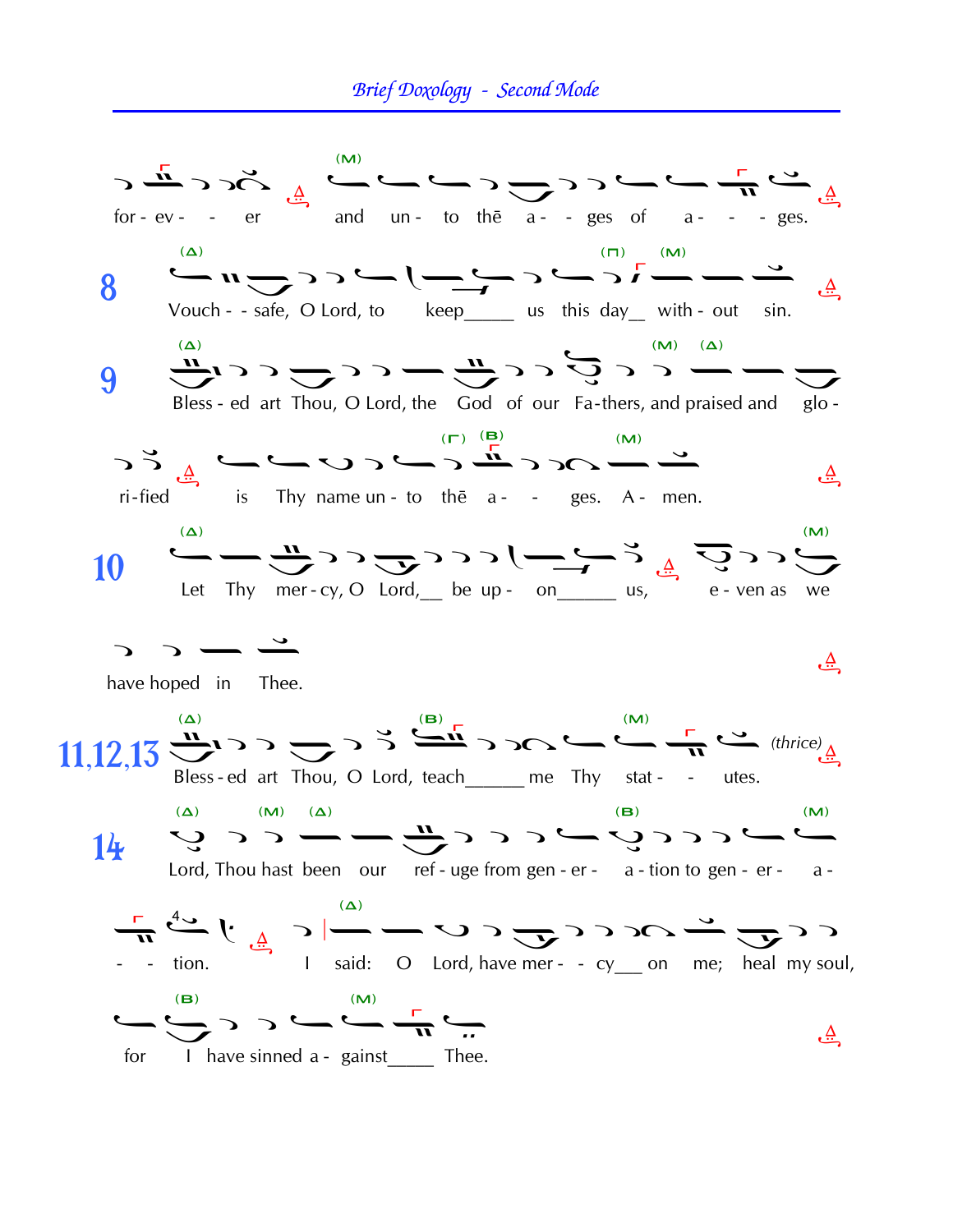## Brief Doxology - Second Mode